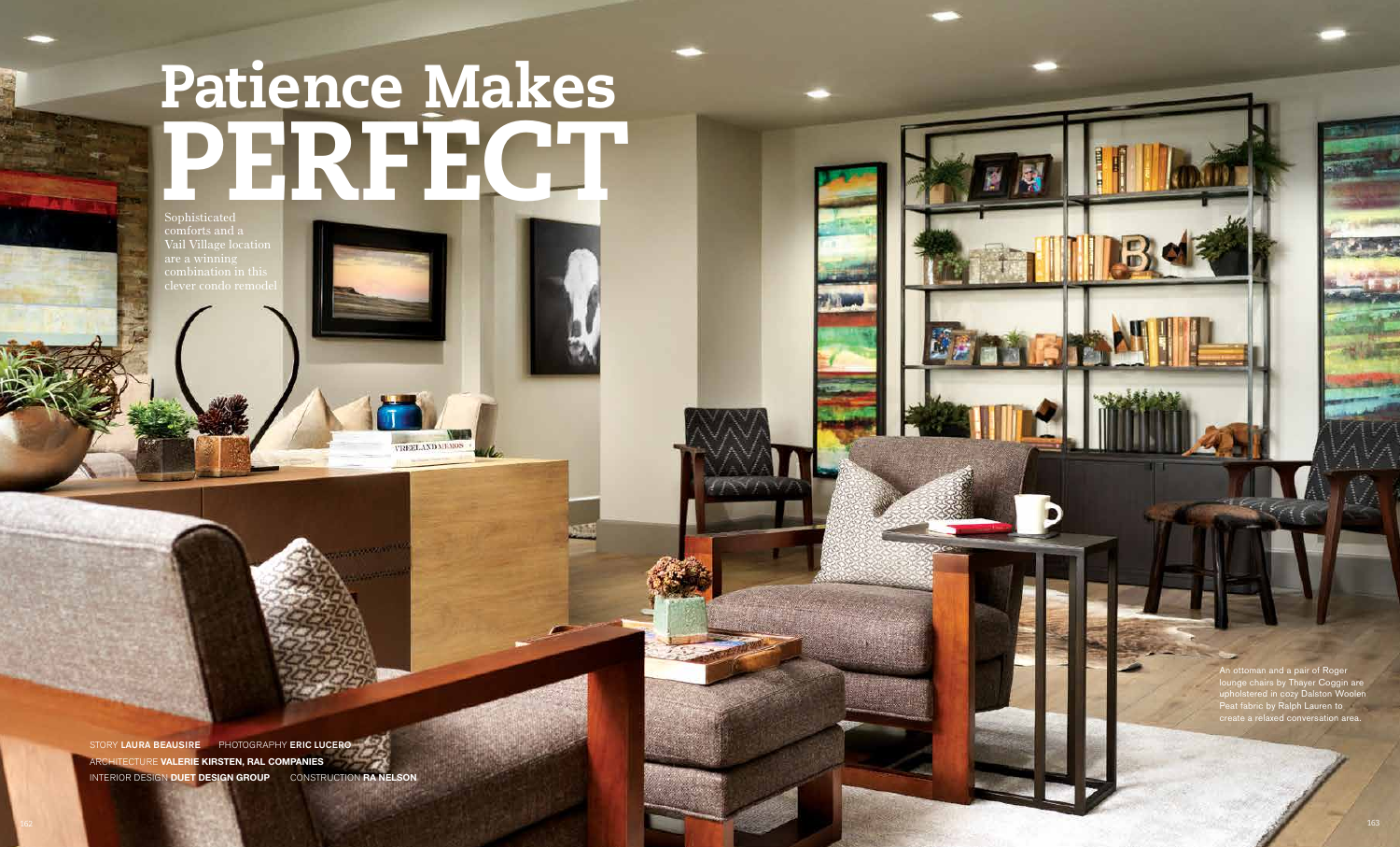atience is a virtue, especially when it comes to design ing a home that's a perfect fit. When this Denver family first encountered the brand-new 3,000-square-foot Vail condo, they loved the village location and mountain views, but the décor was disappointing. "It was always sort of dark, and it had reddish-brown trim that wasn't really our style, and it ended up making the unit very dark overall," the homeowner recalls. With three very young children, the homeowners didn't know what kind of space would suit their long-term needs, so they made a wise decision: to wait. atien<br>
ing a<br>
first<br>
cond<br>
view

"We knew at some point in time we would want to make a bigger change, but we really thought it made sense to live there for a period of time and think about how we would want to use it," the homeowner explains. "We thought: Let's be pa tient and see what we really think about this." And so they did. For the next 18 months, the family evaluated the space with each visit. "We found that we'd have people over after skiing and the adults would hang out in the kitchen and have cocktails and appetizers and the kids would want to sit on the couch and play games or watch a movie," the homeowner recalls. "So, the ultimate goal was to make a better passageway through the unit and open up the main area big-time."



Help came in the form of the Duet Design Group team led by Miranda Cullen, principal and co-founder, based in Littleton, Colorado. She had worked with the family on various projects before, and they shared a great rapport. Valerie Kirsten, project architect and project manager at CDA-NY, an affiliate of RAL Companies, was brought in to orchestrate the architectural changes, and RA Nelson managed the construction. "The ex isting layout was segmented and made the unit feel smaller than the square footage would dictate," Kirsten explains. "And a separate media room with no natural light was seldom used as it felt disconnected from the rest of the living space." The solution? Relocating the kitchen to the former media room and opening up the walls created a spacious and airy main living area. "It's a more welcoming and flexible space for the whole family to eat, work and play together," says Kirsten. The rooms are lighter and fresher, with a modern, Scan dinavian-inspired aesthetic. "The base palette is very tonal, very textural, and it's light," Cullen explains. "We did a modern mountain take on what a Scandinavian palette would be with washed-out woods, everything is lighter and brighter." They chose pale gray walls to maximize light reflection, and

"the furnishings are all about comfort," Cullen says.

Tailored to a perfect fit, the refreshed condo proves the old adage that good things come to those who wait. "We get all the sunshine in the mornings, so when we wake up we just open the drapes and say, 'Is it going to be a powder day, or a bluebird day?'" the delighted homeowner explains. "It gets us really close to the outside and enjoying all the things we love to do." >>

CLOCKWISE FROM BOTTOM, LEFT: A Magnus expanding dining table and Modernist Oak chairs by Taracea are combined with Seville chairs and a Ruskin bench by Four Hands. In the kitchen, cabinetry and vent hood are by Exquisite Kitchen Design. The Duvall 4-Door sideboard and hutch from Restoration Hardware stands beside a Lennon armchair from Palecek; the Gunnison chair by Hickory Chair accompanies Cherokee by Clay Johnson.